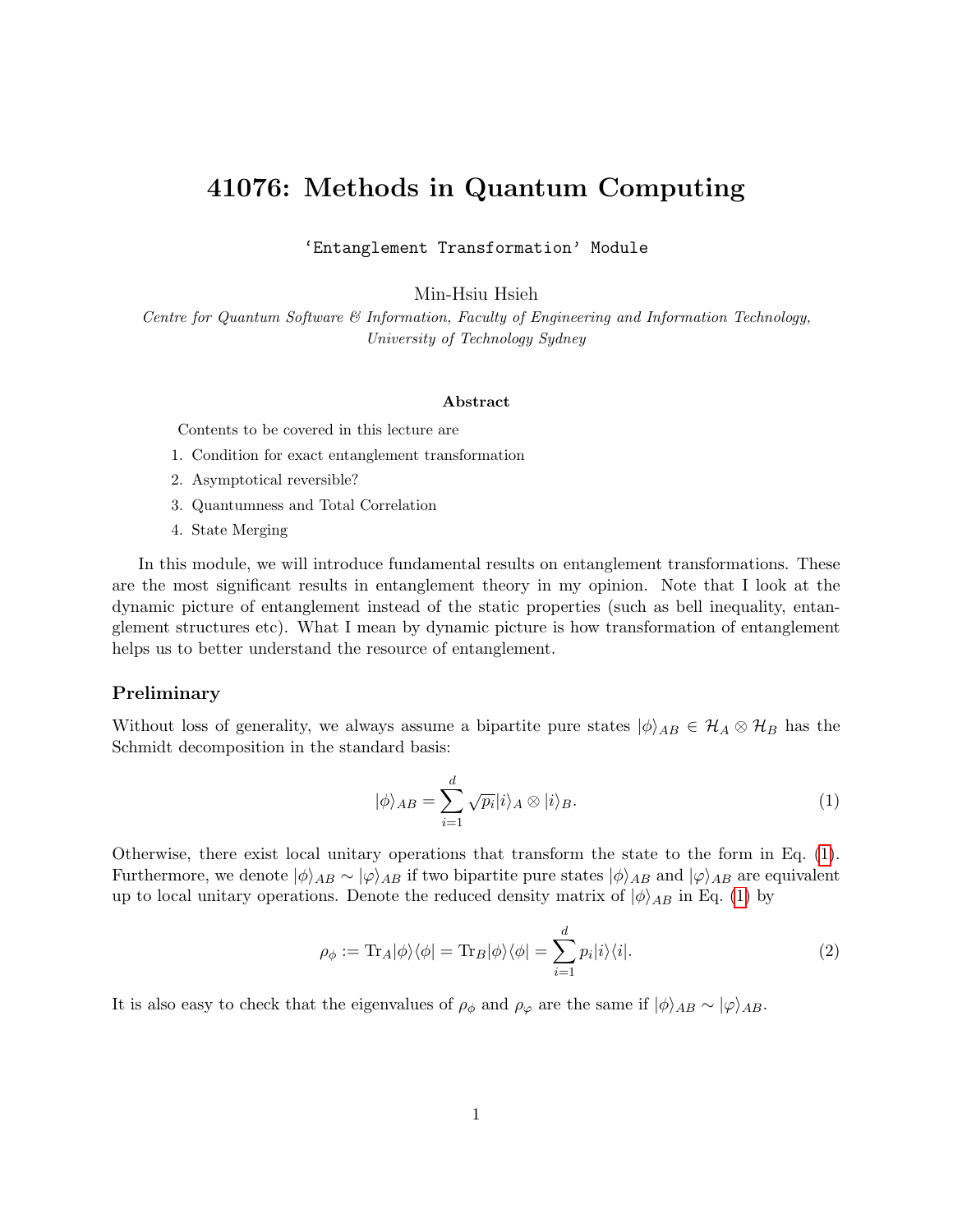#### Majorization

Consider two d-dimension real vectors  $\mathbf{x} = (x_1, \dots, x_d)$  and  $\mathbf{y} = (y_1, \dots, y_d)$ . We say x is majorized by **y**, denoted by  $x \prec y$ , if for all  $k \in [d]$ ,

$$
\sum_{j=1}^{k} x_j^{\downarrow} \le \sum_{j=1}^{k} y_j^{\downarrow},\tag{3}
$$

where the equality holds when  $k = d$ , and  $x_i^{\downarrow}$  $\frac{1}{j}$  denotes the *j*-th largest element with  $x_1^{\downarrow}$  $_1^{\downarrow}$  being the largest element in  $x$ .

### <span id="page-1-0"></span>**Lemma 1.** If  $x \prec y$ , then

• there exists a double stochastic matrix D, where  $\sum_{i=1}^{d} D_{i,j} = \sum_{j=1}^{d} D_{i,j} = 1$ , such that

$$
x = Dy.
$$

• for any concave function f

$$
\sum_{j=1}^{d} f(x_j) \le \sum_{j=1}^{d} f(y_j).
$$
\n(4)

#### Entropy

For a quantum state  $\rho_A \in \mathcal{D}(\mathcal{H}_A)$  with

$$
\rho_A = \sum_{i=1}^d p_i |i\rangle\langle i|_A,
$$

its von Neumann entropy

$$
H(A)_{\rho} := H(\rho_A) = -\operatorname{Tr}\rho_A \log \rho_A \tag{5}
$$

is also equal to the Shannon entropy  $H(p)$  defined on the probability distribution p. The entanglement entropy  $E(\psi)$  of a bipartite pure state  $|\psi\rangle_{AB}$  is equal to  $H(\rho_{\psi})$ .

The conditional von Neumann entropy  $H(A|B)_{\sigma}$  of  $\sigma_{AB} \in \mathcal{D}(\mathcal{H}_A \otimes \mathcal{H}_B)$  is define as

$$
H(A|B)_{\sigma} = H(A)_{\sigma} - H(AB)_{\sigma}.
$$
\n<sup>(6)</sup>

**Exercise 2.** Show that  $H(X|Y)$  of a joint distribution  $p_{XY}$  is always non-negative.

**Exercise 3.** Show by example that  $H(A|B)_{\sigma}$  could be negative. Why is this?

The quantum mutual information  $I(A:B)_{\sigma}$  is defined as

$$
I(A:B)_{\sigma} = H(A)_{\sigma} + H(B)_{\sigma} - H(AB)_{\sigma}.
$$
\n<sup>(7)</sup>

**Exercise 4.** Find out the condition for when the quantum mutual information  $I(A:B)_{\sigma}=0$ .

The quantum mutual information is continuous in the sense that if two states are close in trace distance, then their quantum mutual informations will also be close. The following lemma makes this intuition quantitative.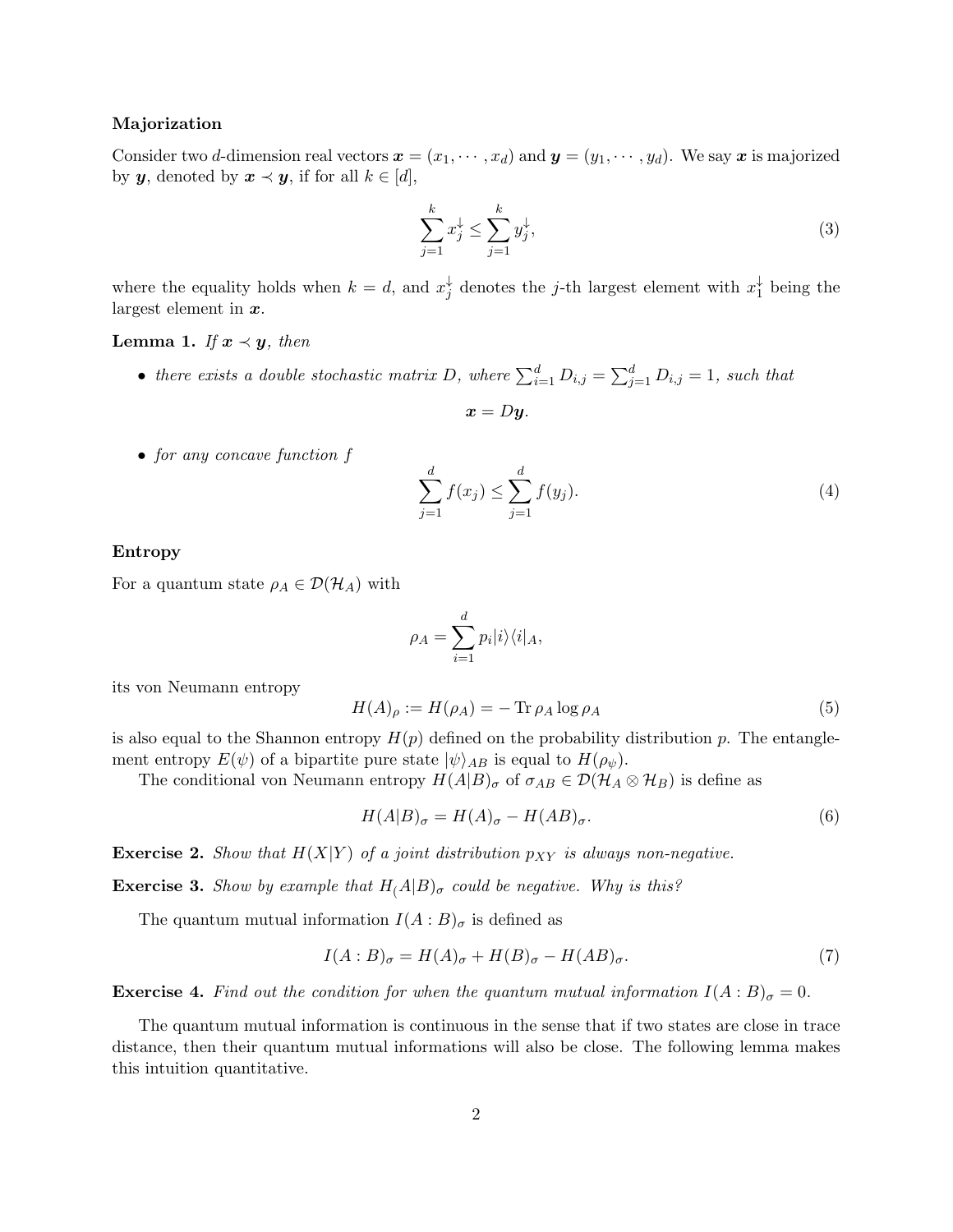<span id="page-2-0"></span>Lemma 5. It holds

$$
||I(A:B)_{\rho} - I(A:B)_{\sigma}| \le 6\epsilon \log d_A + 4H_2(\epsilon)
$$
\n(8)

for any  $\rho_{AB}$  and  $\sigma_{AB}$  satisfying

$$
\|\rho_{AB} - \sigma_{AB}\|_1 \le \epsilon. \tag{9}
$$

Here

$$
H_2(\epsilon) = -\epsilon \log \epsilon - (1 - \epsilon) \log(1 - \epsilon).
$$

<span id="page-2-1"></span>**Lemma 6.** Let  $\sigma_{AB} = I_B \otimes \mathcal{N}_A(\rho_{AB})$ . We have

$$
I(A:B)_{\rho} \ge I(A:B)_{\sigma}.
$$
\n<sup>(10)</sup>

For two quantum states  $\rho$  and  $\sigma$ , we define the relative entropy

$$
D(\rho \|\sigma) = \text{Tr}\,\rho(\log \rho - \log \sigma). \tag{11}
$$

The relative entropy is an important quantity for many applications, and has many nice properties

1. Monotonicity:

$$
D(\mathcal{N}(\rho) \| \mathcal{N}(\sigma)) \leq D(\rho \| \sigma).
$$

2. Joint Convexity

$$
D(\lambda \rho_1 + (1 - \lambda)\rho_2) \|\lambda \sigma_1 + (1 - \lambda)\sigma_2) \leq \lambda D(\rho_1 \|\sigma_1) + (1 - \lambda)D(\rho_2 \|\sigma_2).
$$

**Exercise 7.** Show that  $D(\rho_{AB}||\rho_A \otimes \rho_B) = I(A:B)_{\rho}$ .

# 1 Condition for exact entanglement transformation

The first fundamental result here is the condition for when a pure entangled state  $|\psi\rangle_{AB}$  can be transformed to  $|\phi\rangle$  [\[6\]](#page-12-0) if only local operations and unlimited two-way classical communication (LOCC) are allowed. Asher Peres and William Wootters were the first to introduce the LOCC paradigm and study it as a restricted class of operations in their seminal work [\[8\]](#page-12-1).

In the LOCC protocol, each party is allowed to perform the following operations:

- (i) Perform a local quantum instrument  $(\mathcal{E}_m)_m$  [\[3\]](#page-12-2), where each  $\mathcal{E}_m$  is a completely positive (CP) map, and their sum  $\sum_{m} \mathcal{E}_{m}$  is a trace-preserving map. Quantum instruments represent the most general type of quantum measurement. When performing the instrument on the state σ, the "measurement" outcome m is obtained with probability  $p(m) = tr[\mathcal{E}_m(\sigma)]$ , and the post-measurement state given this outcome is  $\sigma_m = \mathcal{E}_m(\sigma)/p(m)$  for  $p(m) > 0$ .
- (ii) Broadcast the result of any quantum measurement.

A general LOCC protocol is described by a multi-level "tree" of local instruments in which the choice of instrument performed at each node of the tree depends on the particular history of measurement outcomes leading up to that node.

Before proving the general result, let's first look at a special example as follows.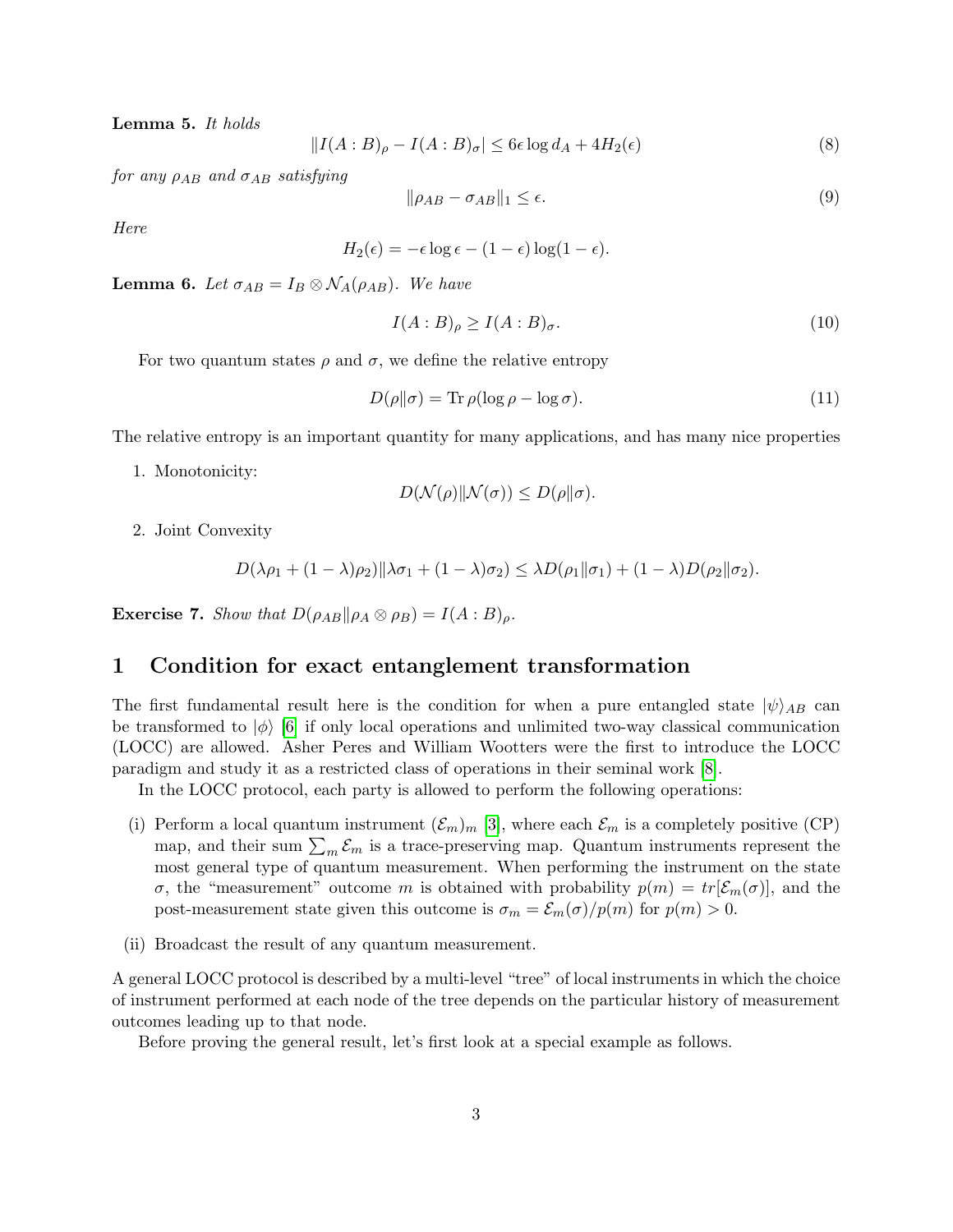**Lemma 8.** Given  $|\psi\rangle_{AB}, |\phi\rangle_{AB} \in \mathcal{H}_2 \otimes \mathcal{H}_2$ ,

$$
|\psi\rangle_{AB} = \sqrt{\alpha_0} |0\rangle_A |0\rangle_B + \sqrt{\alpha_1} |1\rangle_A |1\rangle_B \tag{12}
$$

$$
|\phi\rangle_{AB} = \sqrt{\beta_0}|0\rangle_A|0\rangle_B + \sqrt{\beta_1}|1\rangle_A|1\rangle_B \tag{13}
$$

where  $\beta_1 \leq \alpha_1 \leq \alpha_0 \leq \beta_0$  and  $\sum_{i=0}^1 \alpha_i = \sum_{i=0}^1 \beta_i = 1$ . Construct a LOCC protocol to transform  $|\psi\rangle_{AB}$  to  $|\phi\rangle_{AB}$ .

*Proof.* In the following, we will show that a one-way protocol suffices to transform  $|\psi\rangle_{AB}$  to  $|\phi\rangle_{AB}$ . Notice that

$$
|\psi\rangle_{AB} \sim |\psi'\rangle_{AB} = \frac{1}{\sqrt{2}} (|0\rangle_A |0\rangle_B + |1\rangle_A (\cos \gamma |0\rangle_B + \sin \gamma |1\rangle_B))
$$
 (14)

if  $\alpha_0 = \frac{1+\cos \gamma}{2}$  $\frac{\cos \gamma}{2}$ . Next, Alice can perform a two-outcome measurement with the following measurement operators:

<span id="page-3-0"></span>
$$
M_0 = \begin{pmatrix} \cos \delta & 0 \\ 0 & \sin \delta \end{pmatrix}, \quad M_1 = \begin{pmatrix} \sin \delta & 0 \\ 0 & \cos \delta \end{pmatrix}.
$$
 (15)

Denote  $|\psi_0''\rangle_{AB}$  and  $|\psi_1''\rangle_{AB}$  be the residue states after observing outcome '0' and '1', respectively. A simple calculation shows that

$$
|\psi_0''\rangle_{AB} = \cos\delta|00\rangle_{AB} + \sin\delta|1\rangle_A(\cos\gamma|0\rangle_B + \sin\gamma|1\rangle_B)
$$
(16)

$$
|\psi_1''\rangle_{AB} = \sin \delta|00\rangle_{AB} + \cos \delta|1\rangle_A(\cos \gamma|0\rangle_B + \sin \gamma|1\rangle_B). \tag{17}
$$

Moreover,  $|\psi_0''\rangle_{AB} \sim |\psi_1''\rangle_{AB}$ . Let

$$
|\psi''\rangle_{AB} = \sqrt{\lambda_+}|00\rangle_{AB} + \sqrt{\lambda_-}|11\rangle_{AB},\tag{18}
$$

where

$$
\lambda_{\pm} = \frac{1 \pm \sqrt{1 - \sin^2(2\delta)\sin^2(\gamma)}}{2}.
$$
\n(19)

We can verify that  $|\psi''\rangle_{AB} \sim |\psi''_0\rangle_{AB} \sim |\psi''_1\rangle_{AB}$ . Since  $\alpha_0 \le \beta_0 \le 1$ ,  $\lambda_+(\delta = 0) = 1$  and  $\lambda_+(\delta = 0)$  $\pi/4$ ) =  $\alpha_0$ , choosing  $\delta \in [0, \pi/4]$ 

$$
\delta = \frac{1}{2} \arcsin\left(2\sqrt{\beta_0 - \beta_0^2} / \sin\gamma\right) \tag{20}
$$

we will have  $|\psi''\rangle \sim |\phi\rangle$ .

Note that

$$
\rho_{\psi} = \begin{pmatrix} \alpha_0 & 0 \\ 0 & \alpha_1 \end{pmatrix}, \quad \rho_{\phi} = \begin{pmatrix} \beta_0 & 0 \\ 0 & \beta_1 \end{pmatrix}.
$$
 (21)

The above LOCC protocol is equivalent to perform a double stochastic transformation

$$
T = \left(\begin{array}{cc} t & 1-t \\ 1-t & t \end{array}\right).
$$
 (22)

Namely,  $\lambda_{\psi} = T \lambda_{\phi}$ , when

$$
t = \frac{\alpha_0 - \beta_1}{\beta_0 - \beta_1}.
$$

 $\Box$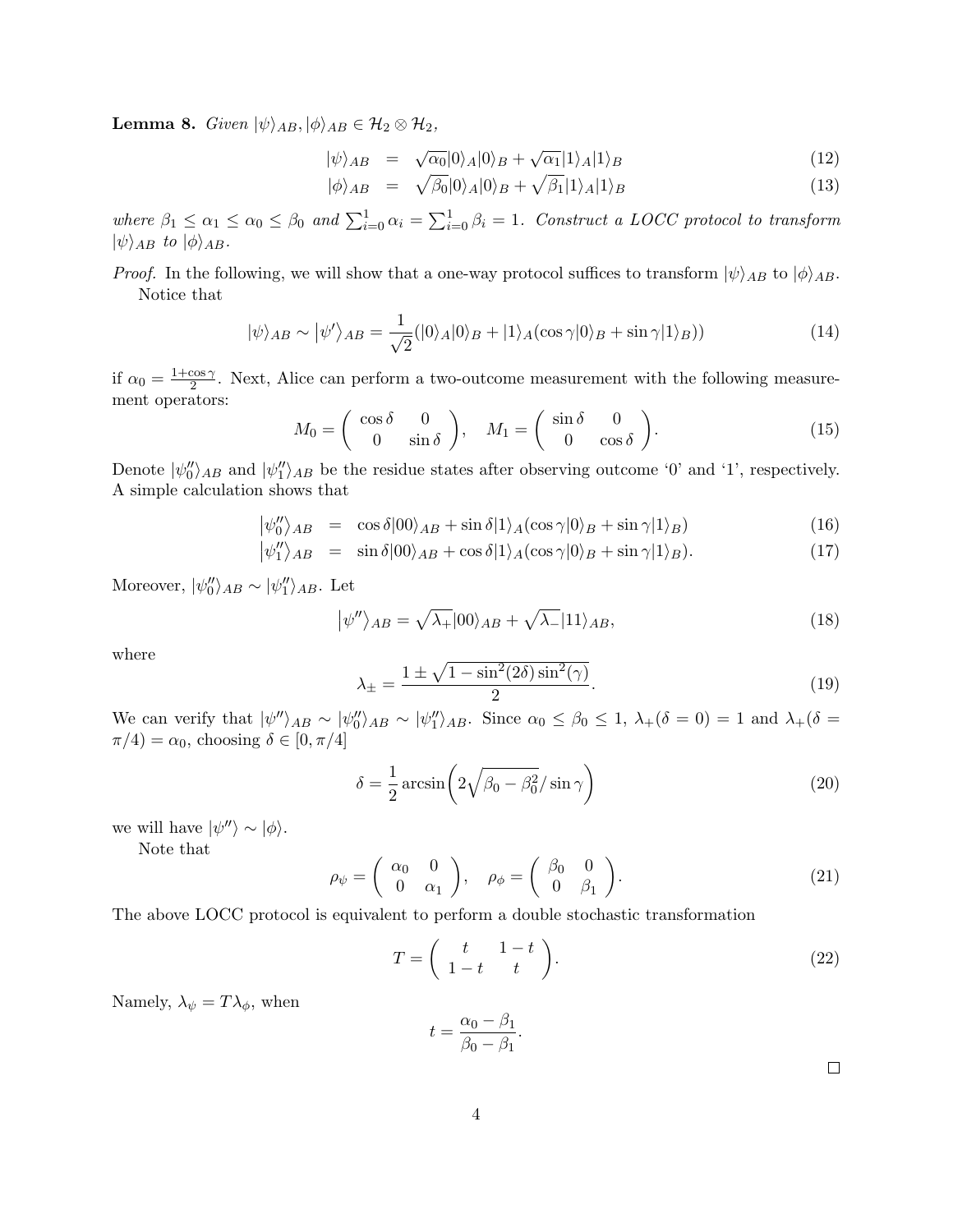Now we are ready to state the main result of exact entanglement transformation under LOCC.

**Theorem 9.**  $|\psi\rangle_{AB} \stackrel{LOCC}{\longrightarrow} |\phi\rangle_{AB}$  if and only if  $\lambda_{\psi} \prec \lambda_{\phi}$ , where  $\lambda_{\psi}$  and  $\lambda_{\phi}$  are Schmidt coefficients of  $|\psi\rangle_{AB}$  and  $|\phi\rangle_{AB}$ , respectively.

 $\rightarrow$ . We only need to consider the one-way protocol. Suppose that the transformation from  $|\psi\rangle_{AB}$ to  $|\phi\rangle_{AB}$  can be done by Alice's local measurement  $\{M_i\}$ , followed by Bob's local operation  $\mathcal{E}_i$ . In other words, for every  $i$ ,

$$
|\phi\rangle\langle\phi| \approx (I_A \otimes \mathcal{E}_i)((M_i \otimes I_B)|\psi\rangle\langle\psi|(M_i^{\dagger} \otimes I_B)), \tag{23}
$$

otherwise, Bob's output state cannot be a pure state. Here we omit the normalization factor due to the quantum measurement. Partially tracing out subsystem  $B$ , we obtain

$$
\rho_{\phi} = \text{Tr}_B |\phi\rangle\langle\phi| = \frac{M_i \rho_{\psi} M_i^{\dagger}}{p_i}.
$$
\n(24)

Let the polar decomposition of  $A \equiv M_i \sqrt{\rho_{\psi}}$  be  $|A|U_i$  for some unitary  $U_i$ , where  $|A| =$ √ AA† :

$$
M_i \sqrt{\rho_\psi} = \sqrt{M_i \rho_\psi M_i^{\dagger}} U_i = \sqrt{p_i \rho_\phi} U_i \tag{25}
$$

Because we can rewrite

$$
\rho_{\psi} = \sum_{i} \sqrt{\rho_{\psi}} M_{i}^{\dagger} M_{i} \sqrt{\rho_{\psi}}
$$
\n(26)

$$
= \sum_{i} p_i U_i^{\dagger} \rho_{\phi} U_i \tag{27}
$$

 $\Box$ 

where the last equality holds only if  $\lambda_{\psi} \prec \lambda_{\phi}$ .

←. We employ Lemma [1](#page-1-0) and let D be the double stochastic matrix so that  $\rho_{\psi} = D\rho_{\phi}$ . Note that we can decompose  $D = \prod_k T_k$ , where for each k,  $T_k$  is a  $2 \times 2$  matrix of the form

$$
T_k = \left(\begin{array}{cc} t & 1-t \\ 1-t & t \end{array}\right). \tag{28}
$$

The idea here is to construct sequential entanglement transformations, each only acts on a two-dimensional space. The effect of these entanglement transformations will equivalently equal to the sequential T transforms transferring  $\rho_{\phi}$  to  $\rho_{\psi}$ . Without loss of generality, we assume that the Schmidt decomposition of  $|\psi\rangle$  and  $|\phi\rangle$ :

$$
|\psi\rangle = \sum_{i=0}^{d-1} \sqrt{\alpha_i} |i\rangle |i\rangle \tag{29}
$$

$$
|\phi\rangle = \sum_{i=0}^{d-1} \sqrt{\beta_i} |i\rangle |i\rangle. \tag{30}
$$

To do that we first notice that

$$
|\psi\rangle \sim |\psi'\rangle = \cos\xi(\sqrt{\alpha_0}|00\rangle + \sqrt{\alpha_1}|11\rangle) + \sin\xi|\psi_{\perp}\rangle
$$
 (31)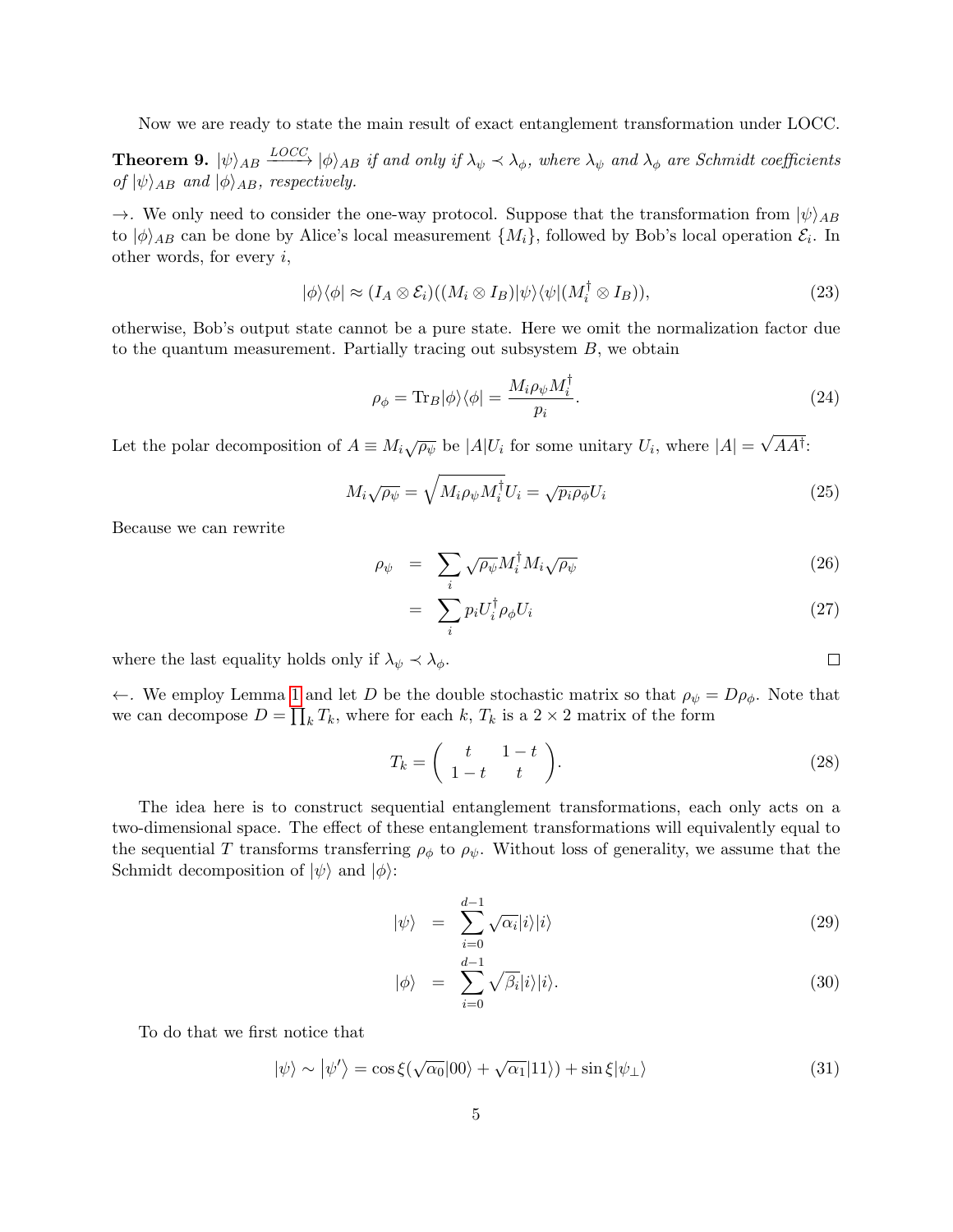where  $|\psi_{\perp}\rangle \approx \sum_{i=2}^{d-1} \alpha_i |i\rangle |i\rangle$ . Similarly,

$$
|\phi\rangle \sim |\phi'\rangle = \cos\xi \left(\sqrt{\beta_0}|00\rangle + \sqrt{\beta_1}|11\rangle\right) + \sin\xi|\psi_\perp\rangle \tag{32}
$$

where  $|\psi_{\perp}\rangle \approx \sum_{i=2}^{d-1} \alpha_i |i\rangle |i\rangle$ . The measurement that Alice performs is

$$
\tilde{M}_0 = \begin{pmatrix} M_0 & 0 \\ 0 & \frac{1}{\sqrt{2}} I_{d-2} \end{pmatrix}, \quad \tilde{M}_1 = \begin{pmatrix} M_1 & 0 \\ 0 & \frac{1}{\sqrt{2}} I_{d-2} \end{pmatrix}
$$
 (33)

where  $M_0, M_1$  are given in Eq. [\(15\)](#page-3-0).

## 2 Asymptotically reversible

The entanglement entropy is a measure of quantum entanglement in a bipartite state. It is easy to see that entanglement entropy is zero for separable states and is equal to one for maximally entangled states. The entanglement entropy has the following operational meanings. For a given bipartite pure state  $|\psi\rangle$ , we can achieve

<span id="page-5-0"></span>
$$
|\psi\rangle_{AB}^{\otimes n} \xleftarrow{\text{LOCC}} |\Phi_{+}\rangle^{\otimes nE(\psi)}, \quad n \to \infty
$$
\n(34)

where  $|\Phi_{+}\rangle$  is the maximally entangled state

$$
|\Phi_+\rangle = \frac{1}{\sqrt{2}} (|00\rangle_{AB} + |11\rangle_{AB}).
$$

The  $\rightarrow$  direction is the entanglement concentration protocol; while the  $\leftarrow$  direction is called the entanglement dilution protocol. Therefore, a bipartite pure entangled state is asymptotically reversible. However, this is not true for mixed entangled states because of the existence of bound entangled states. If you are an experimentalist, this is all you need to know. In the following subsections, I will detail the proofs for Eq. [\(34\)](#page-5-0).

### 2.1 Entanglement Concentration

Denote  $|\psi\rangle_{AB}^{\otimes n} := |\psi\rangle_{A^nB^n}$  and denote the maximally entangled state of size N by

$$
\label{eq:phi} |\Phi_N\rangle_{\hat{A}\hat{B}} = \frac{1}{\sqrt{N}} \sum_{i=0}^{N-1} |i\rangle_{\hat{A}} \otimes |i\rangle_{\hat{B}}.
$$

We formally define the protocol of entanglement concentration as follows (see Figure [1\)](#page-6-0).

**Definition 10** (Entanglement Concentration). An  $(n, E - \delta, \epsilon)$  entanglement concentration protocol to transform n copies of  $|\psi\rangle_{AB}$  into the maximally entangled state  $|\Phi_N\rangle_{\hat{A}\hat{B}}$  of size N, where 1  $\frac{1}{n}\log_2 N = E - \delta$ , consists of a pair of operations  $\mathcal{E}: A^n \to \hat{A}$  and  $\mathcal{F}: B^n \to \hat{B}$  by Alice and Bob, respectively, so that the resulting state

$$
\omega_{\hat{A}\hat{B}} = \left(\mathcal{E}^{A^n \to \hat{A}} \otimes \mathcal{F}^{B^n \to \hat{B}}\right) (\vert \psi \rangle \langle \psi \vert_{A^n B^n}) \tag{35}
$$

is  $\epsilon$ -close to  $|\Phi_N\rangle$   $\hat{A} \hat{B}$ :

<span id="page-5-1"></span>
$$
\frac{1}{2} \|\omega_{\hat{A}\hat{B}} - |\Phi_N\rangle \langle \Phi_N|_{\hat{A}\hat{B}} \|_1 \le \epsilon.
$$
\n(36)

 $\Box$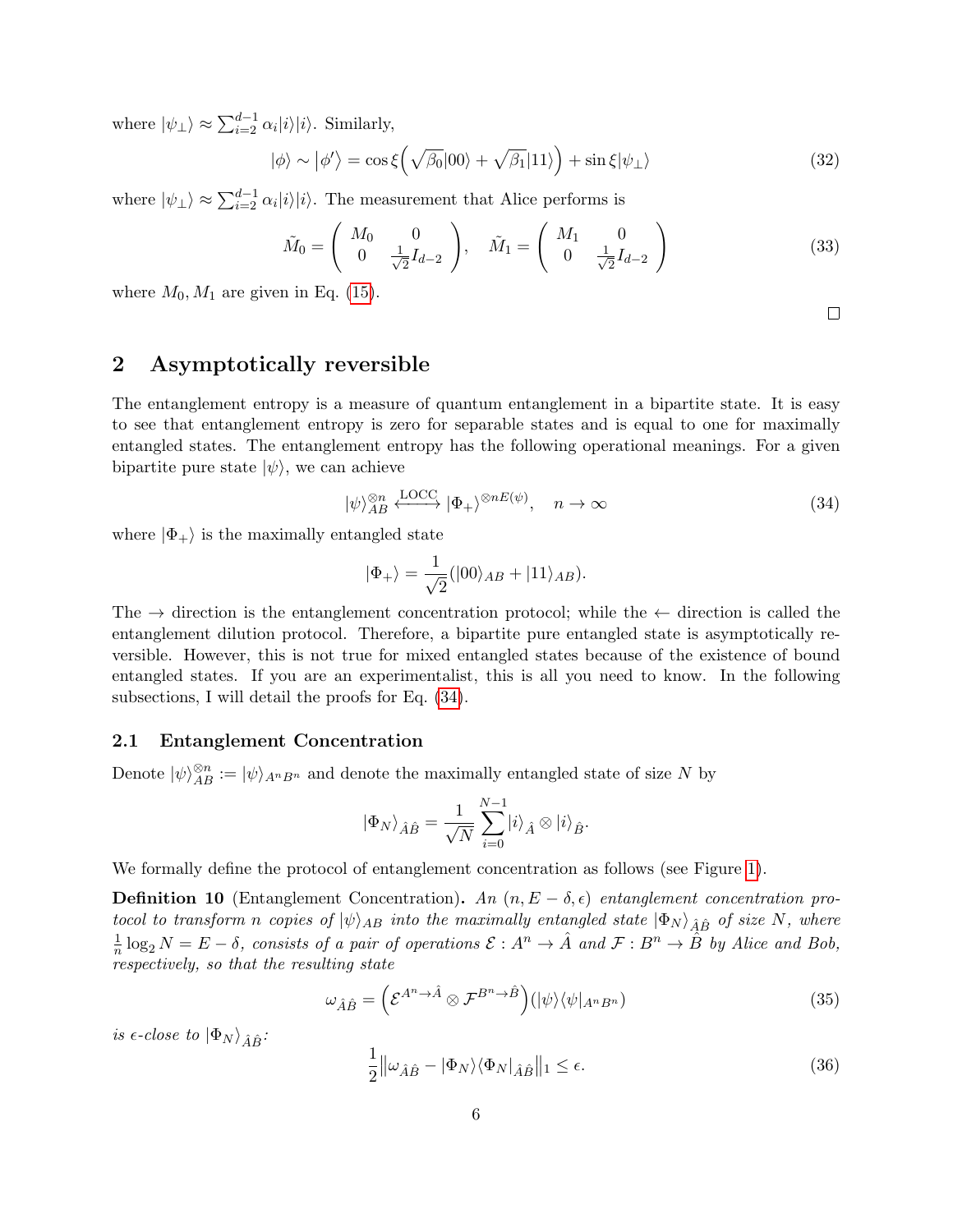

Figure 1: The entanglement concentration protocol.

<span id="page-6-0"></span>We say that the entanglement concentration rate E is *achievable* if there exists an  $(n, E - \delta, \epsilon)$ entanglement concentration protocol for all  $\delta, \epsilon > 0$  and sufficiently large n.

#### <span id="page-6-1"></span>Theorem 11  $([1])$  $([1])$  $([1])$ .

$$
\sup\{E : E \text{ is achievable}\} = E(\psi). \tag{37}
$$

The information theoretical approach to prove Theorem [11](#page-6-1) consists of two parts: the converse proof and the direct coding theorem. The converse proof argues that any entanglement concentration protocol that is  $\epsilon$ -error must has the rate  $\frac{1}{n} \log N$  less than the entanglement entropy  $E(\psi)$ . On the other hand, the direct coding theorem explicitly constructs local quantum operations for Alice and Bob to distill entanglement of size  $N \approx nE(\psi)$ .

#### The converse proof

For any entanglement concentration protocol that achieves Eq. [\(36\)](#page-5-1), it will satisfy

$$
\log N = H(\hat{A})_{\Phi_N} \tag{38}
$$

$$
= \frac{1}{2}I(\hat{A}:\hat{B})_{\Phi_N} \tag{39}
$$

$$
\leq \frac{1}{2}I(\hat{A}:\hat{B})_{\omega} + f(n,\epsilon) \tag{40}
$$

$$
\leq \frac{1}{2}I(A^n:B^n)_{\psi_n} + f(n,\epsilon) \tag{41}
$$

$$
= H(A^n)_{\psi_n} + f(n, \epsilon) \tag{42}
$$

$$
= nE(\psi) + f(n, \epsilon). \tag{43}
$$

The first inequality follows from Lemma [5](#page-2-0) with  $f(n, \epsilon) = 6\epsilon \log d_A + 4H_2(\epsilon)$ . The second inequality follows from the data processing inequality in Lemma [6.](#page-2-1) The state  $\psi_n := |\psi\rangle_{AB}^{\otimes n}$ .

#### The direct coding theorem

We will need a common tool to prove the direct coding theorem. The method of types is a standard technique of classical information theory. Denote by  $x$  a sequence  $x_1x_2 \ldots x_n$ , where each  $x_i$  belongs to the finite set X. Denote by  $|\mathcal{X}|$  the cardinality of X. Denote by  $N(a|\mathbf{x})$  the number of occurrences of the symbol  $a \in \mathcal{X}$  in the sequence x. The type  $t^x$  of a sequence x is a probability vector:

$$
t^x = \begin{pmatrix} t_1^x \\ t_2^x \\ \vdots \\ t_{|\mathcal{X}|}^x \end{pmatrix},\tag{44}
$$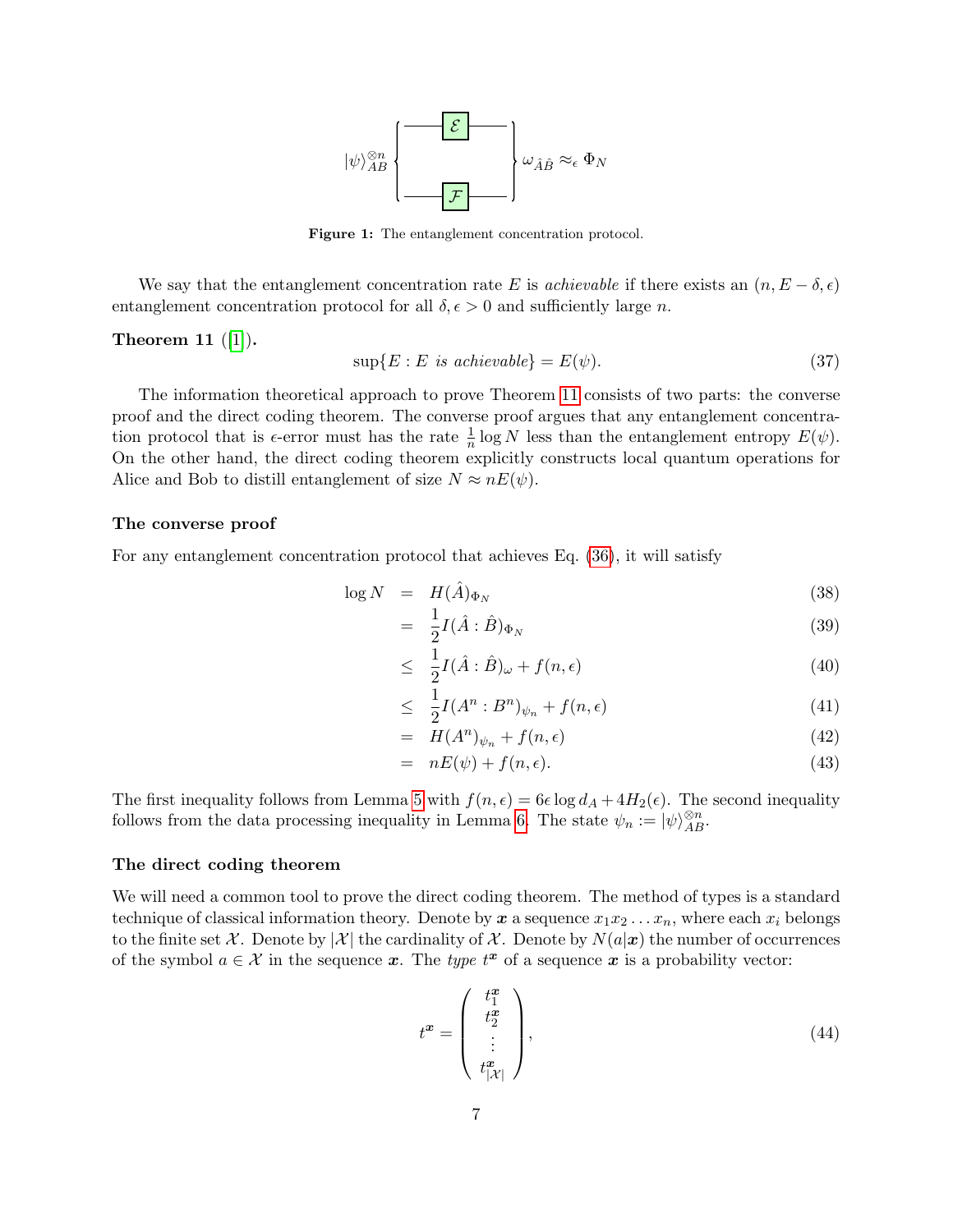where the *a*-th entry is  $t_a^{\mathbf{x}} = \frac{N(a|\mathbf{x})}{n}$  $\frac{a|x|}{n}$ . Denote the set of sequences of type t by

$$
\mathcal{T}_t^n = \{ \mathbf{x} \in \mathcal{X}^n : t^{\mathbf{x}} = t \}.
$$

For the probability distribution p on the set X and  $\delta > 0$ , let  $\tau_{\delta} = \{t : \forall a \in \mathcal{X}, |t_a - p_a| \leq \delta\}.$ Define the set of  $\delta$ -typical sequences of length n as

$$
\mathcal{T}_{p,\delta}^n = \bigcup_{t \in \tau_{\delta}} \mathcal{T}_t^n
$$
\n
$$
= \{ \boldsymbol{x} : \forall a \in \mathcal{X}, \ |t_a^{\boldsymbol{x}} - p_a| \le \delta \}. \tag{45}
$$

Define the probability distribution  $p^n$  on  $\mathcal{X}^n$  to be the tensor power of p. The sequence x is drawn from  $p^n$  if and only if each letter  $x_i$  is drawn independently from p. Typical sequences enjoy many useful properties. Let  $H(p) = -\sum_{x} p_x \log p_x$  be the Shannon entropy of p. For any  $\epsilon, \delta > 0$ , and all sufficiently large n for which

<span id="page-7-0"></span>
$$
p^n(\mathcal{T}_{p,\delta}^n) \ge 1 - \epsilon \tag{46}
$$

$$
2^{-n[H(p)+c\delta]} \le p^n(\boldsymbol{x}) \le 2^{-n[H(p)-c\delta]}, \ \forall \boldsymbol{x} \in \mathcal{T}_{p,\delta}^n
$$
\n(47)

$$
|\mathcal{T}_{p,\delta}^n| \le 2^{n[H(p)+c\delta]} \tag{48}
$$

for some constant c (see [\[2\]](#page-12-4) for proofs). For  $t \in \tau_{\delta}$  and for sufficiently large n, the cardinality  $D_t = |\mathcal{T}_t^n|$  is bounded as [\[2\]](#page-12-4)

<span id="page-7-1"></span>
$$
2^{n[H(p) + \eta(\delta)]} \ge D_t \ge 2^{n[H(p) - \eta(\delta)]} \tag{49}
$$

where

<span id="page-7-2"></span>
$$
n\eta(\delta) = B\delta\sqrt{n} + |\mathcal{X}| \log_2(n+1) + C\delta^2 \tag{50}
$$

for some constant B and C. Note that the function  $\eta(\delta) \to 0$  as  $n \to \infty$ .

The above concepts generalize to the quantum setting by virtue of the spectral theorem. Let  $\rho = \sum_{x \in \mathcal{X}} p_x |x\rangle\langle x|$  be the spectral decomposition of a given density matrix  $\rho$ . In other words,  $|x\rangle$ is the eigenstate of  $\rho$  corresponding to eigenvalue  $p_x$ . The von Neumann entropy of the density matrix  $\rho$  is

$$
H(\rho) = -\operatorname{Tr}\rho\log\rho = H(p).
$$

Define the type projector

<span id="page-7-4"></span>
$$
\Pi_t^n = \sum_{\mathbf{x} \in \mathcal{T}_t^n} |\mathbf{x}\rangle\langle\mathbf{x}|.\tag{51}
$$

The density operator proportional to the type projector is  $\pi_t = D_t^{-1} \Pi_t^n$ . The typical subspace associated with the density matrix  $\rho$  is defined as

<span id="page-7-3"></span>
$$
\Pi_{\rho,\delta}^{n} = \sum_{\boldsymbol{x}\in\mathcal{T}_{p,\delta}^{n}} |\boldsymbol{x}\rangle\langle\boldsymbol{x}| = \sum_{t\in\tau_{\delta}} \Pi_{t}^{n}.
$$
\n(52)

Properties analogous to  $(46) - (49)$  $(46) - (49)$  $(46) - (49)$  hold [\[7\]](#page-12-5). For any  $\epsilon, \delta > 0$ , and all sufficiently large n for which

<span id="page-7-5"></span>
$$
\operatorname{Tr}\rho^{\otimes n}\Pi_{\rho,\delta}^n\geq 1-\epsilon\tag{53}
$$

$$
2^{-n[H(\rho)+c\delta]} \Pi_{\rho,\delta}^n \leq \Pi_{\rho,\delta}^n \rho^{\otimes n} \Pi_{\rho,\delta}^n \leq 2^{-n[H(\rho)-c\delta]} \Pi_{\rho,\delta}^n,\tag{54}
$$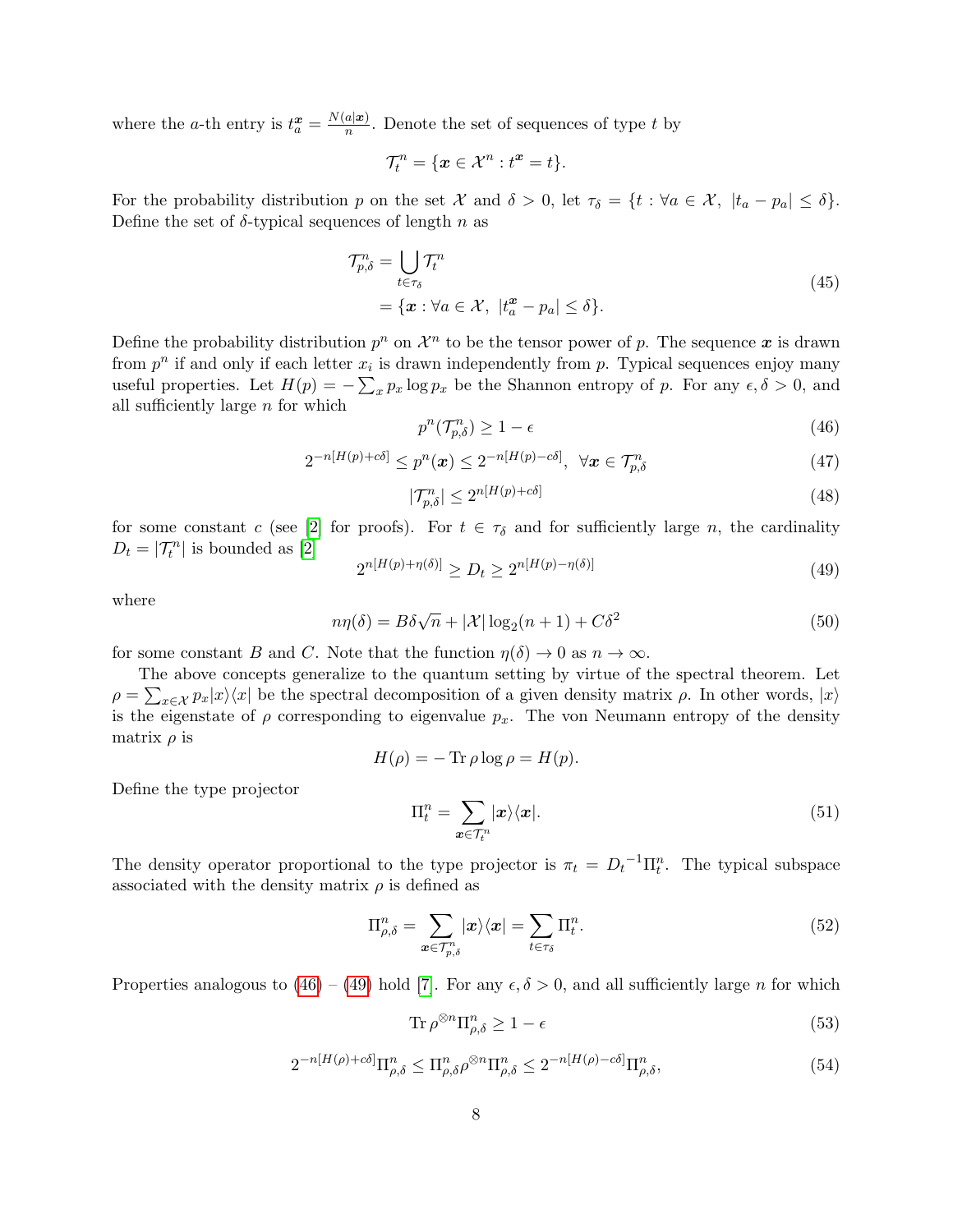$$
\operatorname{Tr} \Pi_{\rho,\delta}^n \le 2^{n[H(\rho) + c\delta]} \tag{55}
$$

for some constant c. For  $t \in \tau_{\delta}$  and for sufficiently large n, the dimension of the type projector  $\Pi_t^n$ is lower bounded as

$$
2^{n[H(\rho)+\eta(\delta)]} \ge \text{Tr}\,\Pi_t^n \ge 2^{n[H(\rho)-\eta(\delta)]} \tag{56}
$$

and the function  $\eta(\delta)$  is given in Eq. [\(50\)](#page-7-2).

Direct Coding Theorem. Let  $\rho = \text{Tr}|\psi\rangle\langle\psi|_{AB}$ . Let  $\Pi_{\rho,\delta}^n$  and  $\Pi_t^n$  be the typical and type projectors defined in Eqs. [\(52\)](#page-7-3) and [\(51\)](#page-7-4), respectively. Let  $A_n \equiv \mathcal{H}_A^{\otimes n}$ . Let  $\hat{A}_n \subset A_n$  be the subspace spanned by  $\Pi_{\rho,\delta}^n$  and let  $\tilde{A}_n = A_n \backslash \hat{A}_n$ . Similarly, we define  $B_n$ ,  $\tilde{B}_n$ ,  $\tilde{B}_n$ .

Denote  $\Upsilon_0 = I_{A_n} - \prod_{\rho,\delta}^n$ ,  $\Upsilon_t = \prod_t^n \prod_{\rho,\delta}^n$ ,  $\forall t \in [\tau_\delta]$ . Define  $\mathcal{E}_A : A_n \to YA_n$  by

<span id="page-8-0"></span>
$$
\mathcal{E}_A(\sigma_{A_n}) = \sum_{t=0}^{|\tau_\delta|} |t\rangle\langle t|_Y \otimes \Upsilon_t(\sigma_{A_n})\Upsilon_t.
$$
\n(57)

**Exercise 12.** Verify that  $\mathcal{E}_A$  in Eq. [\(57\)](#page-8-0) is a CPTP map.

We can define  $\mathcal{F}_B : B_n \to Y B_n$  in the exact same way:

$$
\mathcal{F}_B(\sigma_{B_n}) = \sum_{t=0}^{|\tau_{\delta}|} |t\rangle\langle t|_Y \otimes \Upsilon_t(\sigma_{B_n})\Upsilon_t.
$$
\n(58)

The entanglement concentration protocol consists of Alice and Bob performing  $\mathcal{E}_A$  and  $\mathcal{F}_B$ , followed by measuring the Y register. For any measurement outcome  $t \neq 0$ , the protocol succeeds and a maximally entangled state  $|\Phi_t\rangle$  will be created

$$
|\Phi_t\rangle_{A_nB_n} = \frac{1}{\sqrt{D_t}} \sum_{\mathbf{x} \in \mathcal{T}_t^n} |\mathbf{x}\rangle_{A_n} \otimes |\mathbf{x}\rangle_{B_n}.
$$
\n(59)

It follows from Eq. [\(49\)](#page-7-1) that

$$
\frac{1}{n}\log_2 D_t \ge H(\rho) - \eta(\delta). \tag{60}
$$

Therefore the rate of entanglement concentration protocol goes to  $E(\psi) = H(\rho)$  when n goes to infinity because  $\eta(\delta) \to 0 \ (\delta \to 0)$ .

What remains to show is that the error of the aforementioned entanglement concentration protocol is small. Note that the only instance that the protocol would fail is when the measurement outcome  $t = 0$ . Note that the probability that this would happen is

$$
\Pr\{t=0\} = \text{Tr}\,\Upsilon_0 \rho^{\otimes n} \le \epsilon,\tag{61}
$$

where the inequality follows from Eq.  $(53)$ .

Exercise 13. Please made the error analysis more rigorous!

 $\Box$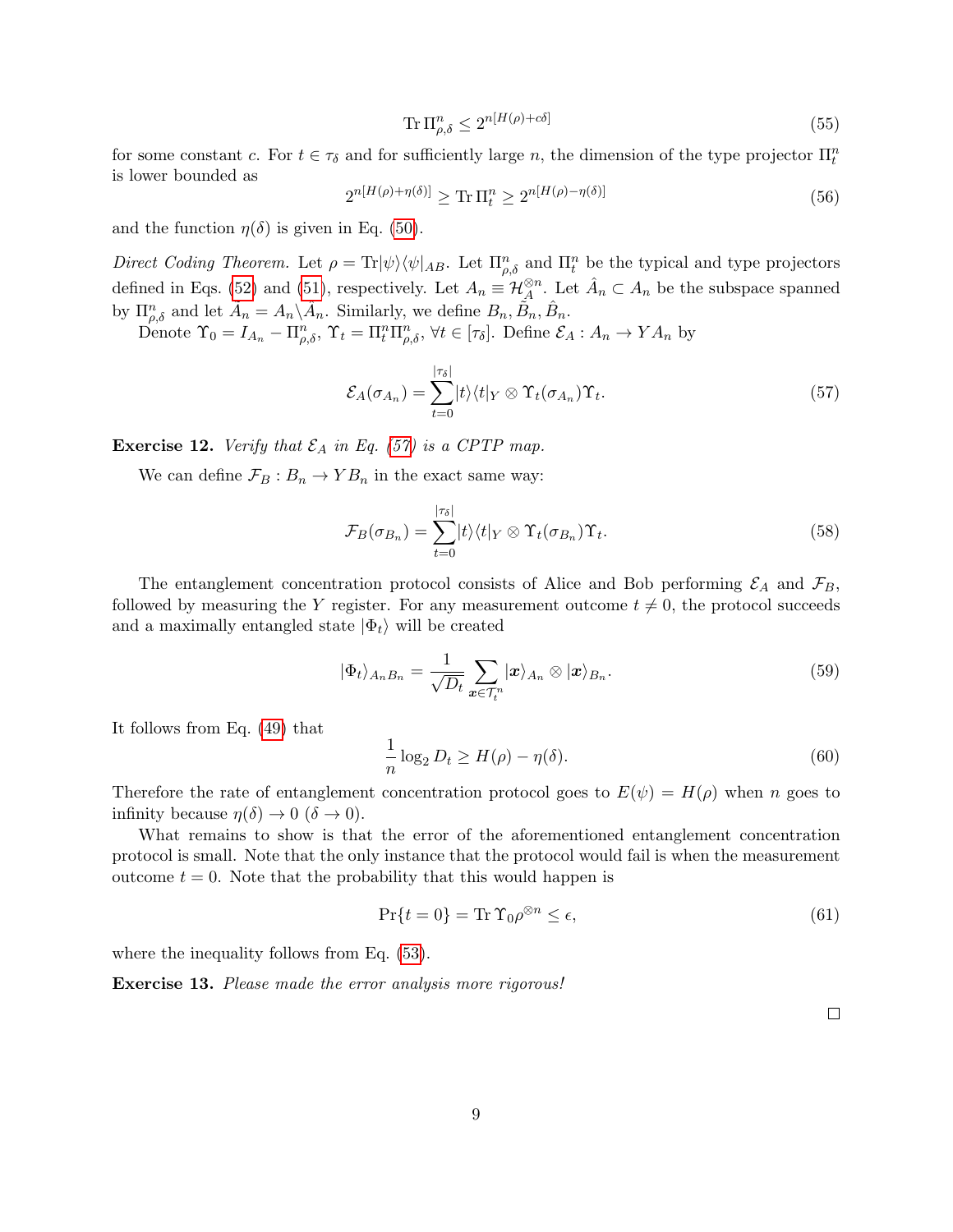### 2.2 Entanglement Dilution

The reverse protocol of entanglement concentration is called entanglement dilution. Given the maximally entangled state

$$
|\Phi_N\rangle = \frac{1}{\sqrt{N}} \sum_{i=0}^{N-1} |i\rangle_{\hat{A}} \otimes |i\rangle_{\hat{B}},
$$

the goal is to obtain  $|\psi\rangle$ .

We formally define the protocol of entanglement dilution as follows.

**Definition 14** (Entanglement Dilution). An  $(n, E + \delta, \epsilon)$  entanglement dilution protocol to transform the preshared maximally entangled state  $|\Phi_N\rangle_{\hat{A}\hat{B}}$  of size N, where  $\frac{1}{n} \log_2 N = E + \delta$ , into n copies of  $|\psi\rangle_{AB}$  consists

- Alice's instrument  $\{\mathcal{E}_x : \hat{A} \to A^n X\}_{x \in \mathcal{X}}$  and send classical index x to Bob;
- Bob's decoding operation  $\{U_x : \hat{B} \to B^n\}_{x \in \mathcal{X}}$

so that

$$
\omega_{A^n B^n X} = \sum_{x \in \mathcal{X}} (\mathcal{E}_x \otimes U_x) (|\Phi_N\rangle \langle \Phi_N|)
$$
(62)

is  $\epsilon$ -close to  $|\psi\rangle_{A^nB^n}$ :

<span id="page-9-0"></span>
$$
\frac{1}{2} \|\omega_{\hat{A}\hat{B}} - |\psi\rangle\langle\psi|_{A^n B^n} \|_1 \le \epsilon.
$$
\n(63)

We say that the entanglement dilution rate E is *achievable* if there exists an  $(n, E + \delta, \epsilon)$ entanglement dilution protocol for all  $\delta, \epsilon > 0$  and sufficiently large n.

<span id="page-9-1"></span>**Theorem 15**  $([1, 5])$  $([1, 5])$  $([1, 5])$  $([1, 5])$ .

$$
\inf\{E: E \text{ is achievable}\} = E(\psi). \tag{64}
$$

#### The converse proof

For any entanglement dilution protocol that achieves Eq. [\(63\)](#page-9-0), it will satisfy

$$
\log N = H(\hat{A})_{\Phi_N} \tag{65}
$$

$$
= \frac{1}{2}I(\hat{A}:\hat{B})_{\Phi_N} \tag{66}
$$

$$
\geq \frac{1}{2}I(\hat{A}:\hat{B})_{\omega} \tag{67}
$$

$$
\geq \frac{1}{2}I(A^n:B^n)_{\psi_n} - f(n,\epsilon) \tag{68}
$$

$$
= H(A^n)\psi_n - f(n, \epsilon) \tag{69}
$$

$$
= nE(\psi) - f(n, \epsilon). \tag{70}
$$

The first inequality follows from the data processing inequality in Lemma [6.](#page-2-1) The second inequality follows from Lemma [5](#page-2-0) with  $f(n, \epsilon) = 6\epsilon \log d_A + 4H_2(\epsilon)$ . The state  $\psi_n := |\psi\rangle_{AB}^{\otimes n}$ .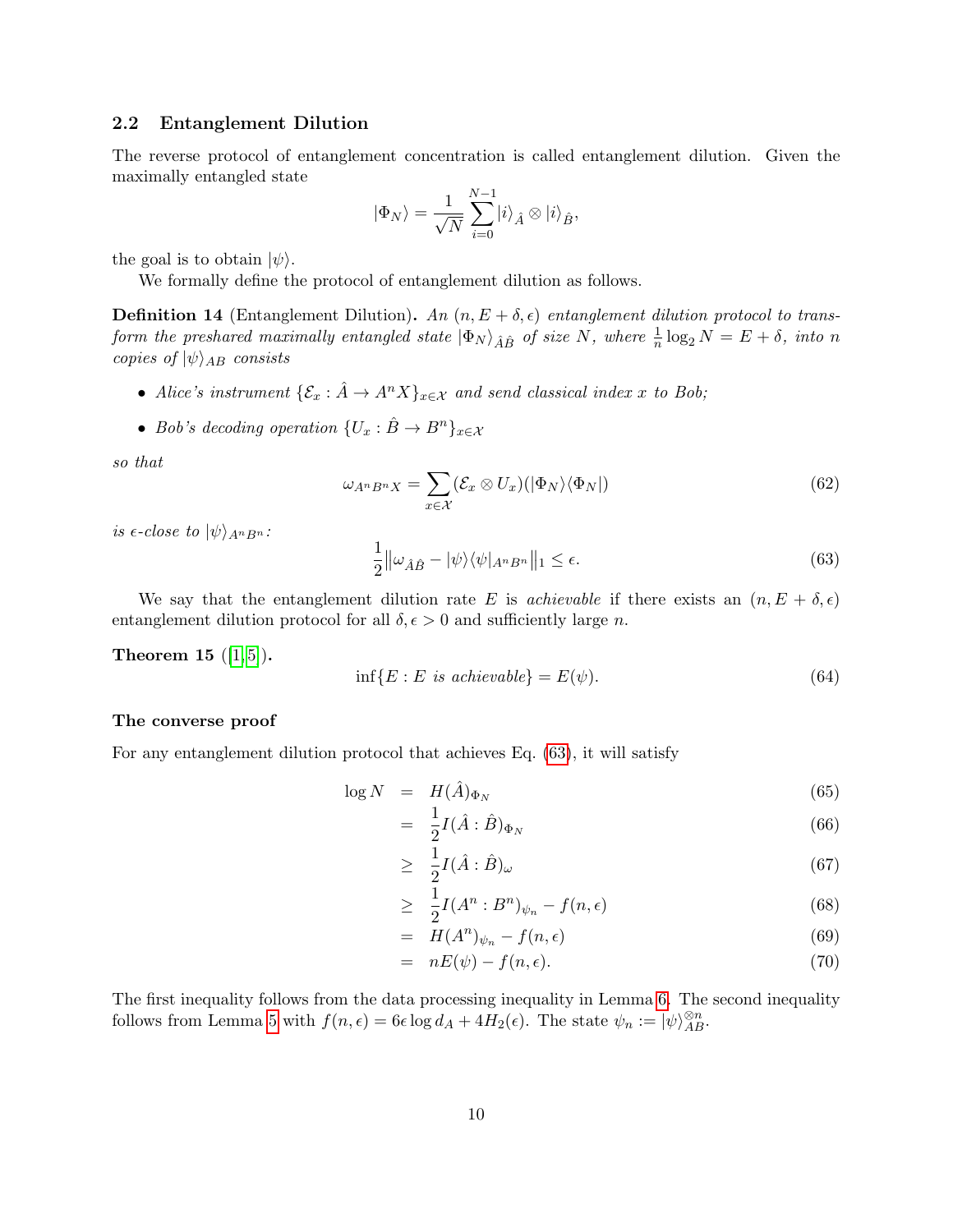#### The direct coding theorem

Direct Coding Theorem. First of all, we can ignore the atypical subspace since its contribution is very small. Next, we can decompose the typical subspace  $\Pi_{\rho,\delta}^n$  into  $\Phi_d \otimes \Delta$ , where

$$
\log_2 d = n[H(\rho) - 2\eta(\delta)].\tag{71}
$$

Note that,  $\forall t \in \tau_{\delta}$ , there exists a bijection map  $e_t : \mathcal{T}_t^n \to \mathcal{I} \times \mathcal{J}_t$ , where  $|\mathcal{I}| = d$  and  $\mathcal{J}_t = \mathcal{T}_t^n \setminus \mathcal{I}$ , so that  $e_t(\mathbf{x}) = (i, j)$ . Then

$$
|\Phi_t\rangle = \frac{1}{\sqrt{D_t}} \sum_{\mathbf{x} \in \mathcal{T}_t^n} |\mathbf{x}\rangle \otimes |\mathbf{x}\rangle \tag{72}
$$

$$
= \frac{1}{\sqrt{D_t}} \sum_{i \in \mathcal{I}} \sum_{j \in \mathcal{J}_t} |i, j\rangle \otimes |i, j\rangle \tag{73}
$$

$$
= \left(\frac{1}{\sqrt{d}}\sum_{i}|i\rangle\otimes|i\rangle\right)\otimes\left(\frac{\sqrt{d}}{\sqrt{D_t}}\sum_{j}|j\rangle\otimes|j\rangle\right) \tag{74}
$$

$$
= |\Phi_d\rangle \otimes |\Delta_t\rangle \tag{75}
$$

where

$$
|\Delta_t\rangle := \frac{\sqrt{d}}{\sqrt{D_t}} \sum_{j \in \mathcal{J}_t} |j\rangle \otimes |j\rangle. \tag{76}
$$

It follows from Eq. [\(49\)](#page-7-1) that

$$
\dim(\Delta_t) = |\mathcal{J}_t| \le \frac{|\mathcal{T}_t^n|}{d} \tag{77}
$$

$$
\leq 2^{3n\eta(\delta)}.\tag{78}
$$

Moreover,

<span id="page-10-1"></span>
$$
|\psi\rangle_{\tilde{A}_n} = \frac{1}{|\tau_\delta|} \sum_t |\Phi_t\rangle \tag{79}
$$

$$
= |\Phi_d\rangle \otimes |\Delta\rangle \tag{80}
$$

where

<span id="page-10-0"></span>
$$
|\Delta\rangle := \frac{1}{|\tau_{\delta}|} \sum_{t} |\Delta_{t}\rangle
$$
\n(81)

The dimension of  $|\Delta\rangle$  is upper bounded by

$$
(n+1)^{|\mathcal{X}|} 2^{3n\eta(\delta)} = 2^{3n\eta(\delta) + |\mathcal{X}| \log_2(n+1)}.
$$

Let us summarize the entanglement dilation protocol. Assume Alice and Bob initially share maximally entangled state of size N, where  $\log_2 N := nH(\rho) + 3n\eta(\delta) + |\mathcal{X}| \log_2(n+1)$ . Alice first locally prepares the state  $|\Delta\rangle$  in Eq. [\(81\)](#page-10-0). Then they perform quantum teleportation to send half of  $|\Delta\rangle$  to Bob by using this amount of entanglement:  $3n\eta(\delta) + |\mathcal{X}| \log_2(n+1)$ . Once this is done, Alice and Bob share the state  $|\Phi_d\rangle \otimes |\Delta\rangle$  in Eq. [\(80\)](#page-10-1). It is then quite trivial that

$$
\||\Phi_d\rangle \otimes |\Delta\rangle - |\psi\rangle^{\otimes n}_{AB}\| \le \epsilon.
$$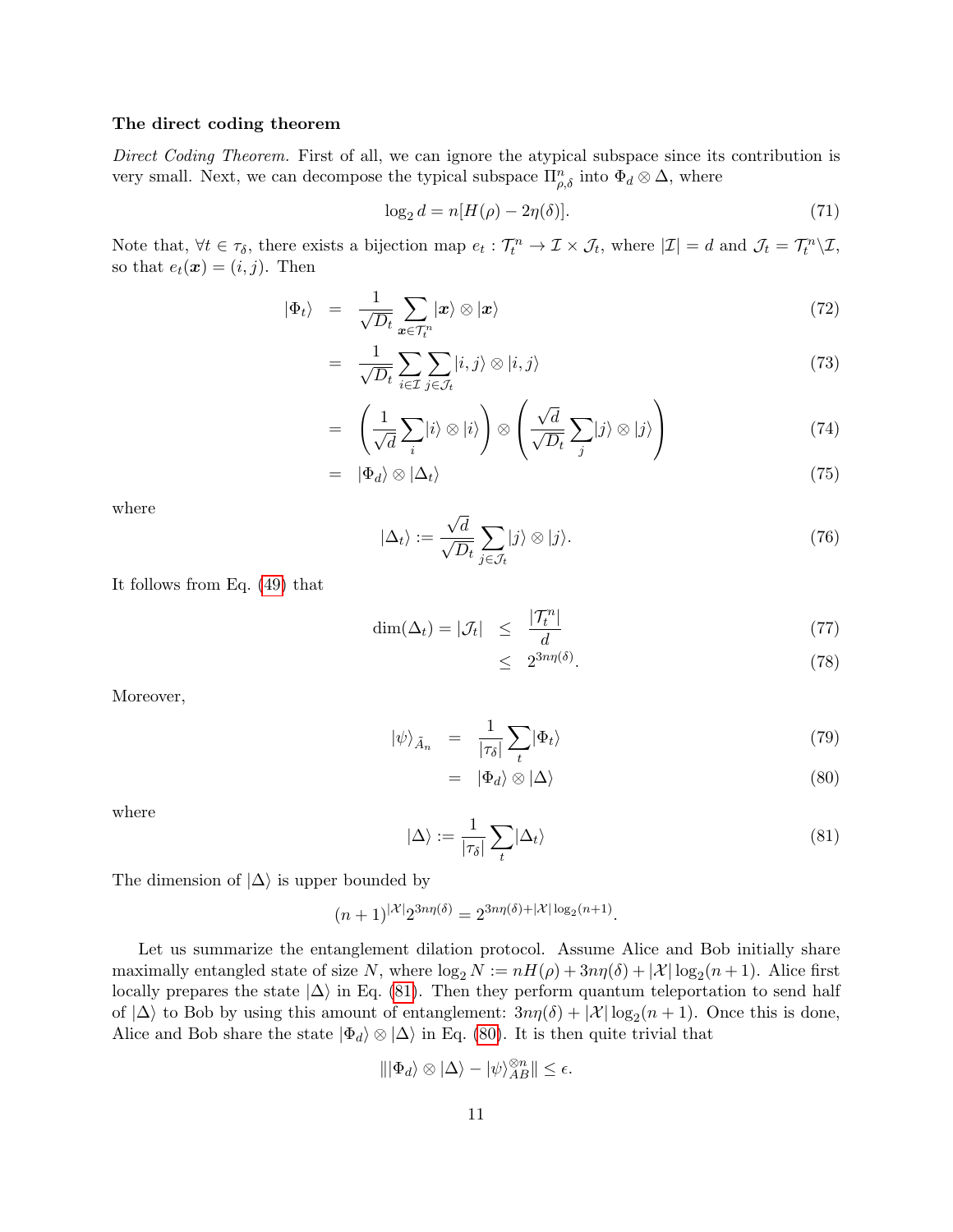Finally,

$$
\lim_{n \to \infty} \frac{1}{n} \log_2 N = H(\rho). \tag{82}
$$

 $\Box$ 

### 2.3 Entanglement is asymptotically reversible.

Combining Theorems [11](#page-6-1) and [15,](#page-9-1) we can see that the entanglement resource in pure bipartite states is asymptotically reversible. However, there is a caveat in this statement. It has been shown that additional classical communication is needed in the task of entanglement dilution. This is not the case for entanglement concentration.

**Exercise 16** ([\[4\]](#page-12-7)). Show that the minimum amount of classical communication in entanglement dilution is  $O(\sqrt{n})$ .

Finally, I would like to emphasise again that the entanglement resource in general bipartite mixed states is not reversible.

Exercise 17. Construct an entangled state that cannot be distilled using any local operations and classical communication (LOCC) procedures. [hint: bound entangled states]

## 3 Quantumness versus Total Correlations

In classical information theory, mutual information is used to describe the correlation between joint distribution  $p_{XY}$ . We denote

$$
I(X:Y) = H(X) + H(Y) - H(XY).
$$
\n(83)

The mutual information  $I(X:Y) = 0$  if and only if  $p_{XY} = p_X p_Y$ , i.e., they are independent.

Correspondingly, the quantum mutual information of a bipartite state  $\rho_{AB}$  can be defined as

$$
I(A:B) = H(A) + H(B) - H(AB)
$$
\n(84)

where  $H(\cdot)$  is the von Neumann entropy of the system. The quantum mutual information  $I(A:$  $B$ ) = 0 if and only if  $\rho_{AB} = \rho_A \otimes \rho_B$ . In other words, subsystems A and B do not contain any correlation between them. Indeed, the quantum mutual information is a measure for total correlation contained in a bipartite state in the following sense.

We remark that the total correlation is not equal to quantum entanglement. As the name suggested, the total correlation contains both classical correlation and quantum entanglement. A special case to check is that the total correlation of a separable state is not zero (because a separable state still contains classical correlation).

Given n copies of a bipartite state  $\rho_{AB}$ , we argue that the amount of noise (or randomness) Alice and Bob have to locally inject in order to bring it to the tensor product state  $\rho_A \otimes \rho_B$ :

$$
\frac{1}{N} \sum_{i=0}^{N-1} (U_A^i \otimes V_B^i) \rho_{AB}^{\otimes n} (U_A^i \otimes V_B^i)^{\dagger} \approx_{\varepsilon} \rho_A^{\otimes n} \otimes \rho_B^{\otimes n}.
$$
\n(85)

Theorem 18.

$$
\lim_{n \to \infty} \frac{1}{n} \log N = I(A:B)_{\rho}.
$$
\n(86)